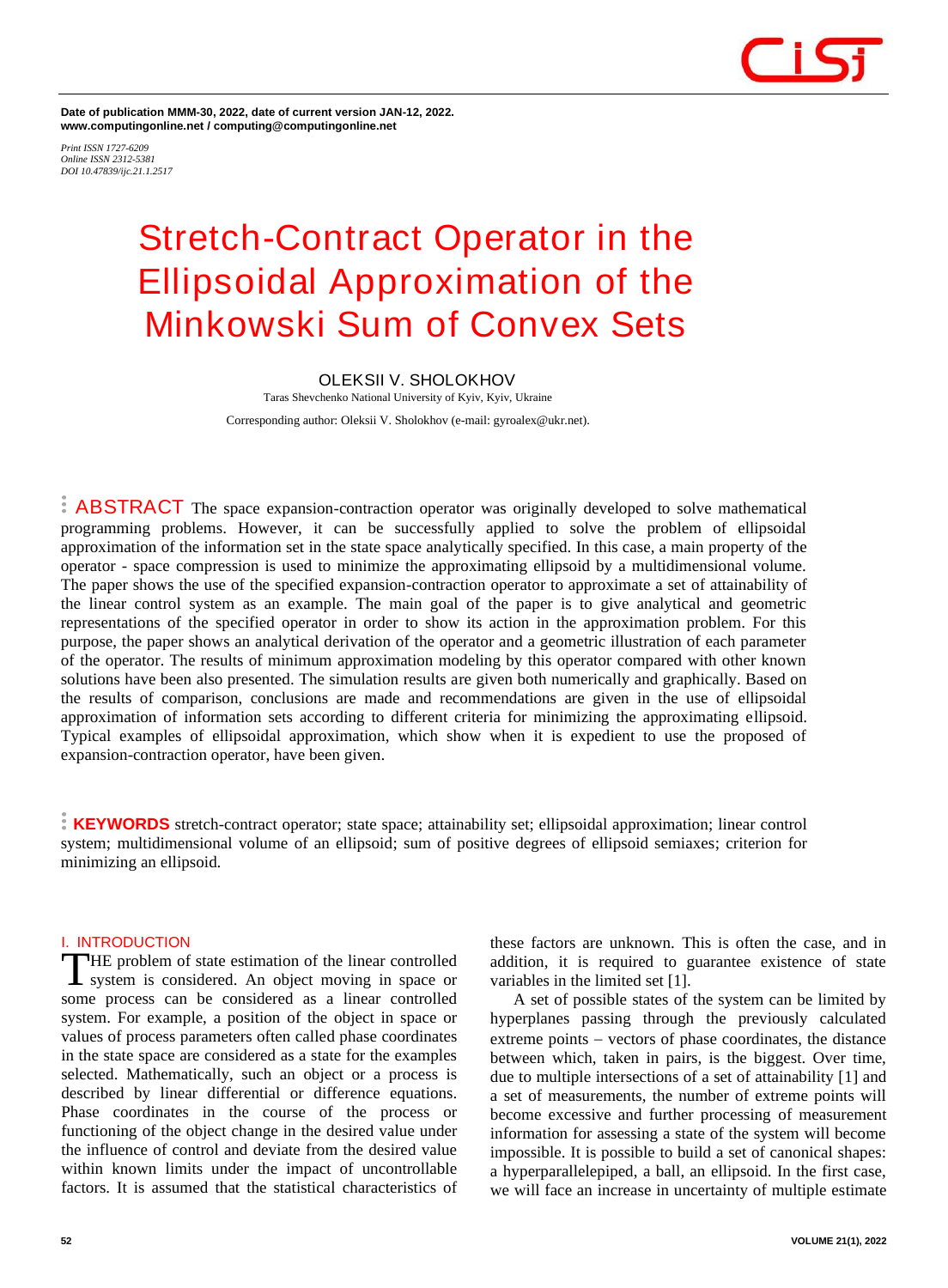

that is a price to pay for simple calculation of parameters of a hyperparallelepiped, approximating states of the system observed. In the second case, calculations of parameters are the simplest, but the estimate can be either better or worse than in the first case. A reasonable compromise is the third case, ellipsoidal approximation. An understanding of this problem is provided by works [1, 2].

An ellipsoid approximating a set of possible states of the observed system can be constructed by different methods, for example, by methods of computational geometry [3] or by analytical methods [4]. For ellipsoidal approximation of convex sets, the apparatus of support functions or of polynomial sublevel sets is often used [5, 6].

The analytical method is considered here. Its advantage is constancy of the algorithm for calculating parameters of an ellipsoid approximating set of possible states of the system. The methods for construction of an ellipsoid by a chosen analytical method may differ in a criterion of minimization. Having chosen a multidimensional volume as such, we obtain a convenient mathematical property for an ellipsoid – invariance of the obtained ellipsoid relative to linear transformations of the operation of set-theoretic summation and intersection of ellipsoids. Methods for obtaining an ellipsoid of minimum volume can be different, but we will show the use of a space stretch-contract operator to obtain a required ellipsoid [7]. Since one of the goals of this paper is to show the use of an stretch-contract operator for visual analysis of the impact of uncontrolled factors on parameters of the approximating ellipsoid, let us consider a one-dimensional case – when only one uncontrollable factor affects the system in a known direction or by a known phase coordinate [8]. The fulldimensional case of a stretch-contract operator is described in [9].

Based on the above material  $-$  visual analysis of the impact of an uncontrolled factor on a state of the system – the differences in approximating ellipsoids minimized by different criteria will be shown on the examples.

### **II. FORMULATION OF THE PROBLEM**

Let us follow the work [8]. A linear controlled system for various purposes with the input control action [10-15] and an inexactly known initial state is considered. Let us represent a differential equation describing a motion of the object in the form of a difference equation in the state space. The equation of the system in the phase space of state variables is represented as follows

$$
x_{j+1} = Ax_j + Bu_j + w_j, \t\t(1)
$$

$$
x_{j+1} = Ax_j + Bu_j + w_j, \qquad (1)
$$
  

$$
x_0 \in E_{st,0} = \{x_0 : (x_0 - \overline{x}_0)^T \overline{H}_{st,0}^{-1}(x_0 - \overline{x}_0) \le 1\}, (2)
$$

where:  $x_i \in X^n$  $x_j \in X^n$  – a system state vector in *n*-dimensional Euclidean space; A and  $B$  – constants  $n \times n$ - and  $n \times 1$ matrix;  $u_j \in \mathbb{R}^1$  – control;  $w_j = f_j \zeta_j$  – disturbance

action;  $f_i \in X^n$  $f_j \in X^n$  – a unit vector in *n*-dimensional Euclidean space, the direction of which is taken as constant;  $\left\langle \zeta_i \in \mathbb{R}^1, \left| \zeta_i \right| \leq d$  – scalar perturbation limited by given constant  $d \geq 0$ ;  $(A, B)$  and  $(A, f_j)$  pairs are controlled [7];  $j \in T_0$ , where  $\{T_0 | j = 0, 1, ..., k, (k < \infty)\}$  – discrete time;  $E_{st,0} \subset X^n$  – an ellipsoidal set of possible values of the initial state contained in  $n$ -dimensional Euclidean space;  $\overline{x}_0$  and  $\overline{H}_{st,0}^T = \overline{H}_{st,0} > 0$  given *n*dimensional vector and  $n \times n$  -matrix respectively. Here *st*. − shortened from *state*.

 $u_j$  controls are given in the  $T_0$  whole interval of control forming a program

$$
\{u_j \in \mathbb{R}^1, j \in T_0\}.
$$
 (3)

For a set of realizations of perturbation action it is possible to write:

$$
\{f_j \zeta_j : \left| l^{\mathrm{T}} f_j \zeta_j \right| \le d \sqrt{l^{\mathrm{T}} f_j f_j^{\mathrm{T}} l}, \forall l \in X^n \}. \tag{4}
$$

The problem is that by known expressions (1)-(3) to build a set of attainability of this system and approximate it by a minimum ellipsoid under the taken criterion. At this the initial (a priori) estimate  $E_{st,0}$  is known.

Such systems describe the movement of [10-15], for example, an aircraft as a reaction to a change in the position of the steering gear. For example, when turning a rudder in the aircraft, the angular position of the aircraft changes not only in the angle of yaw, but also in the angles of roll and pitch. The dynamics of changes of the phase variables (deviation angles in each of the stated control channels) when changing a position of the rudder in the aircraft of standard composition at the initial position "level flight" will be the most intensive in the course channel, in the roll channel the dynamics will be weaker, and the least intensive reaction will be observed in the pitch channel. The object moving under water behaves in exactly the same way – rudder deflection leads not only to a change in course, but also in roll and pitch with the same dynamics ratio as described above. The dynamic response of the object to control via corresponding channel and connection of the channels is reflected in the matrix *A* , which describes the dynamics of the system.

When a ship or a car moves on the surface, one of this channel will be away − the pitch will disappear.

We consider, for example, the movement of a car on a highway with curves. The input action is considered to be the turn of the steering wheels. As a result of turning of the steering wheels, the car changes its direction. Depending on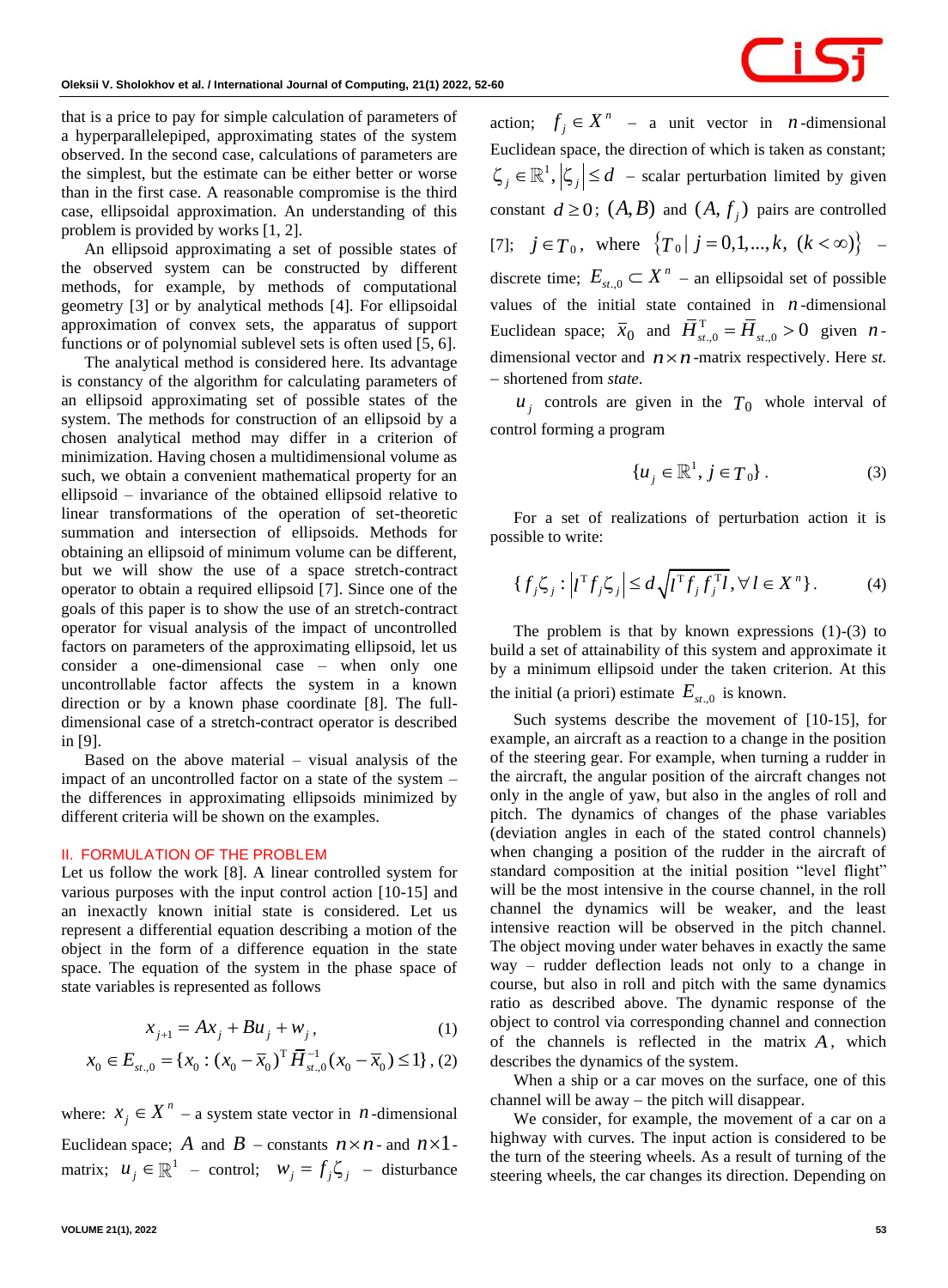the speed of the car, its mass, characteristics of traction of the spots of tire/pavement contact with the road surface, skidding will take place. Skidding is considered as an uncontrolled rotation of the car around a vertical axis passing through a certain point in the car, and a displacement of the car (center of mass) in the lateral direction from the desired trajectory. In this case, the dynamics matrix *A* reflects characteristics of the movement − the speed and quality of driving tire traction at the assumed mass.

The error in setting of the control action or the uncertainty of any dynamic characteristic reflected in the dynamics matrix *A* can be considered as the uncertainty of the disturbing action (4).

Thus, the fact that the control action is carried out in one specific channel (in one phase variable of the system) is reflected in the control matrix  $B - a$  row corresponding to the desired control channel has nonzero elements, and all other rows are zeros. In the case under consideration (3), the matrix is a column vector, therefore, in this case, it is a matter of only its elements.

# **III. PROBLEM SOLVING**

A set of attainability can be represented in the form of a sum by Minkovsky [16-18] of two sets – ellipsoidal estimate  $E_{st,j}$  of possible initial state of the system (2) and a set of disturbances (4), which is represented a  $E_{dst, j}$ segment in our case, where *dst*. – shortened from *disturbance*.

Their sum will not be an ellipsoid, therefore for further estimation it is necessary to approximate it by ellipsoid  $E_{st,j+1}$ . The required explanations are given in Fig. 1.



Figure 1. Minkowski summa of a circle  $E_{st,j}$  and a line segment  $E_{dst,j}$  and its ellipsoidal approximation.

Let us perform this approximation with the help of stretch-contract operator, for which we first write down the geometric sum  $\Sigma_j$  of two sets  $E_{st,j}$  and  $W_{dst,j}$  with the

help of the apparatus of reference functions:  
\n
$$
E_{j+1}^* = \{\varepsilon_{j+1} = x_{j+1} - \overline{x}_{j+1} :
$$
\n
$$
l^T \varepsilon_{j+1} \le \sqrt{l^T H_{j+1,j} l} + \sqrt{l^T f_j f_j^T l} d, \forall l \in X^n \}
$$
\n(8)

where  $H_{j+1|j} = AH_{st,j}A^{T}$ .

Then let us write [9]:

$$
H_{st.,j+1} = \gamma_{1,j} H_{j+1|j} + \gamma_{2,j} d^2 f_j f_j^{\mathrm{T}},
$$
  
\n
$$
\gamma_{1,j}^{-1} + \gamma_{2,j}^{-1} = 1, \gamma_{1,j} > 0, \gamma_{2,j} > 0,
$$
\n(9)

By determination [1], in view of representation (9), we have the following expression for a volume of the ellipsoid:

$$
\nu(E_{st,j+1}(\gamma_{1,j},\gamma_{2,j})) =
$$
  
=  $\nu(1)(\det H_{st,j+1}(\gamma_{1,j},\gamma_{2,j}))^{1/2}$  (10)

where  $v(1)$  – a volume of *n*-dimensional unit ball in  $\mathbb{R}^{n \times n}$ , det  $H_{st,j+1}$  – a matrix determinant  $H_{st,j+1} \in \mathbb{R}^{n \times n}$ . With the use of the contraction (expansion) matrix let us represent the matrix (9) in the following form

$$
H_{st,j+1}(\gamma_{1j},\gamma_{2,j}) =
$$
  
=  $\gamma_{2,j} \sqrt{H_{j+1|j}} R_{\beta_j^{-2}} (\sqrt{H_{j+1|j}^{-1}} f_j) \sqrt{H_{j+1|j}} ,$  (11)

where  $R_{\scriptscriptstyle{\alpha^{-2}}}(\sqrt{H_{\scriptscriptstyle{i+1}}^{-1}})$  $R_{\beta_j^{-2}}(\sqrt{\vert H_{j+1}^{-1}\vert}f_j) = R_j$  $P_{\beta_i^2}(\sqrt{H_{j+1,j}^{-1}}f_j) = R_j$  – a stretch-contract operator in the direction  $\sqrt{H_{j+1j}^{-1}} f_j$  $_{+1|}^1 \textcolor{black}{\textbf{f}}_j$  .

$$
R_{\beta_j^{-2}}\left(\sqrt{H_{j+1|j}^{-1}}f_j\right) = I - \left(1 - \beta_j^{-2}\right)P_j\left(\sqrt{H_{j+1|j}^{-1}}f_j\right), (12)
$$

where  $P_j\left(\sqrt{H_{j+1j}^{-1}}f_j\right)$ :  $\frac{1}{1} f f^T \sqrt{H^{-1}}$  $\frac{1}{1-r} \sum_{i=1}^r P_{i} = \sqrt{H_{j+1|j}^{-1}} f_j f_j^{\mathrm{T}} \sqrt{H_{j+1}^{-1}}$  $\sum_{i,j} f_j$  =  $P_j = \frac{\sqrt{1 + \int_{j+1}^{1} j \cdot j \cdot j \cdot j}}{f_j^{\mathrm{T}} H_{j+1}^{-1}}$  $\overline{\prod_{j+1|j}^{-1}} f_j f_j^\mathrm{T} \sqrt{\pmb{H}_{j+1|j}^{-1}}$  $\frac{1}{j}\left(\sqrt{\left|H_{j+\mathbf{l}|j}^{-1}f_j\right|}\right)=P_j$  $\overline{g_j^{\mathrm{T}}H_{j+1|j}^{-1}}$  *J<sub>j</sub>*  $\overline{H_{j+\mathbf{l}\mid j}^{-1}}f_{j}f_{j}^{\mathrm{T}}\sqrt{H}$  $P_{j}\left(\sqrt{\,\,H_{j+\mathrm{I}|j}^{-1}}f_{j}\,\right)=P_{j}$  $\frac{f_{\mu_1|j}f_jf_j^1\sqrt{I}}{f_j^{\rm T}H_{j\mu_1|j}^{-1}\int_j}$  $\frac{1}{-1}$  f f<sup>T</sup>  $\sqrt{H^{-1}}$  $\frac{1}{(1-t)^{-1}} \int_{-1}^1 \int_{-1}^1 \int_{-1}^1 f_j f_j^{\rm T} \sqrt{H_{j+1|j}^{-1}}$  $_{+1|j}J_j$  |  $^{-1}$  j  $^{-}$   $_{\mathcal{L} \, T}$   $_{\mathcal{L} \, T}$   $_{\mathcal{L} \, T}$  $= P_j = \frac{\sqrt{H_{j+1|j}^{-1}} f_j f_j}{f_j^{\mathrm{T}} H_{j+1}^{-1}}$ 

− projection matrix.

In (12)  $I \in \mathbb{R}^{n \times n}$  – a unity matrix and

$$
\beta_j^{-2} = 1 + \frac{\gamma_{1,j}}{\gamma_{2,j}} \kappa_j^2, \qquad (13)
$$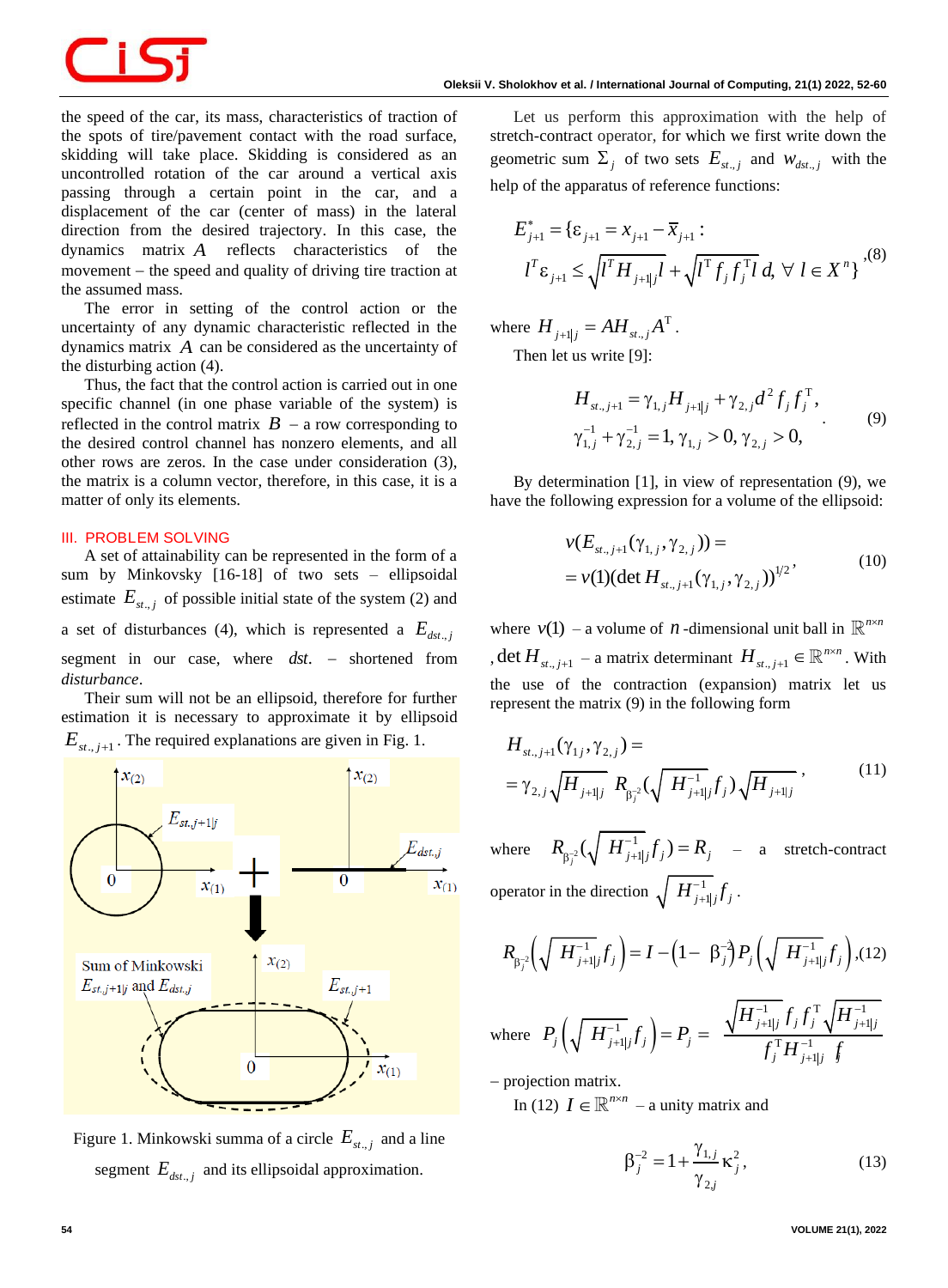

where

$$
\kappa_j^2 = f_j^{\mathrm{T}} H_{j+1|j}^{-1} f_j d^2.
$$
 (14)

In view of the matrix property of the stretch-contract operator

$$
\det R_{\beta_j^{-2}}(\sqrt{H_{j+1|j}} f_j) = \beta_j^{-2}, \qquad (15)
$$

for volume (10) let us find

$$
v(E_{st,j+1}(\gamma_{1,j}, \gamma_{2,j})) = v(1)\gamma_{2,j}^{n/2}\beta_j^{-1} \sqrt{\det H_{j+1,j}}.
$$
 (16)

*Statement.* Let  $\delta_j^*$  $\delta^+$  be a positive equation root

$$
n\delta_j^2 + \kappa_j^2((n-1)\delta_j - 1) = 0, \qquad (17)
$$

then optimal values  $\gamma_1^*$  $\gamma_{1,j}^*$  and  $\gamma_2^*$  $\gamma_{2,j}^*$  of parameters  $\gamma_{1,j}$  and  $\gamma_{2,j}$ , on which a minimal value of volume (16) of the approximating ellipsoid is achieved, are connected among themselves by ratio:

$$
\delta_j^+ = \frac{\gamma_{2,j}^*}{\gamma_{1,j}^*},\tag{18}
$$

that in view of limitation  $\gamma_1^{-1} + \gamma_2^{-1} = 1, \gamma_1 > 0, \gamma_2 > 0$ gives

$$
\gamma_{1,j}^* = \frac{1 + \delta_j^+}{\delta_j^+}, \ \gamma_{2,j}^* = 1 + \delta_j^+.
$$
 (19)

The proof of *statement* follows directly from a necessary condition of function minimum (10) in view of limitation  $\gamma_1^{-1} + \gamma_2^{-1} = 1$ ,  $\gamma_1 > 0$ ,  $\gamma_2 > 0$ .

In new designations let us reformulate expression (9) as follows:

$$
H_{j+1} = (1 + \delta_j^+) \left( H_{j|j+1} + \frac{d^2}{\delta_j^+} f_j f_j^{\mathrm{T}} \right). \tag{20}
$$

For  $n > 1$ -dimensional case of perturbation actions, when there is a perturbation action by more than one phase coordinate, it is more convenient to limit perturbation actions not by deviation of the  $\zeta_j \in \mathbb{R}^1$ ,  $|\zeta_j| \le d$  vector module, but an ellipsoid. The matrix of this ellipsoid will be also symmetrical and nonnegative definite, and its rank will be equal to the number of phase coordinates, by which perturbation acts. At any combination of perturbation actions a vector of perturbations is always limited by the named ellipsoid.

To illustrate this case let us reformulate (9) as follows, taking into account that  $\gamma_2 = \gamma_1(\gamma_1 - 1)^{-1}$  $\gamma_2 = \gamma_1 (\gamma_1 - 1)^{-1}$ :

$$
H_{st.,j+1} = \gamma_{1,j} H_{st.,j} + \gamma_{1,j} (\gamma_{1,j} - 1)^{-1} H_{dst.,j},
$$
  
\n
$$
H_{st.,j} = H_{st.,j}^{\mathrm{T}} > 0, H_{dst.,j} = H_{dst.,j}^{\mathrm{T}} \ge 0
$$
 (21)

In (21) it is designated:  $H_{dst,j}$  – ellipsoid matrix limiting a disturbance vector. It should be noted that  $H_{dst,j}$  matrix can be degenerated – its rank is equal to the number of phase coordinates of the system by which the disturbance acts.

In general case the stretch-contract operator is represented as follows [9]:

$$
R_{B_j^{-2}}(G_j) = I_n + \frac{1}{(\gamma_j - 1)} \sqrt{H_{st,j}^{-1}} H_{dist,j} \sqrt{H_{st,j}^{-1}} =
$$
  
=  $I_n - G_j (I_m - B_j^{-2}) (G_j^T G_j)^{-1} G_j^T$  (22)

$$
B_j^{-2} = I_m + \frac{1}{(\gamma_j - 1)} G_j^{T} G_j,
$$
 (23)

where  $\gamma_{j} = \gamma_{1,j} ;$   $G_{j} = \sqrt{H_{st,j}^{-1}} S_{dst,j} \sqrt{\Lambda_{dst,j}} ;$  $\Lambda_{dst,j} \in \mathbb{R}^{m \times m}, m = rankH_{dst,j} - a$  diagonal matrix of nonzero eigenvalues of  $H_{dst,j}$ ;  $S_{dst,j}$  $S_{dst.,j} \in \mathbb{R}^{n \times m}$  matrix – a matrix of eigenvectors of the  $H_{\text{dist.},j}$  matrix corresponding to nonzero eigenvalues. Finding of the  $\gamma$  optimal value, which supplies an approximating ellipsoid (21) of minimum volume requires a solution of algebraic equation  $n+1$ power, in which there is the only positive root, that is an optimal value  $\gamma$ <sub>*i*</sub> [8, 9]:

$$
\sum_{i=1}^{n} \frac{1}{\delta_j + \lambda_{(i),j}} = \frac{n}{\delta_j(\delta_j + 1)};
$$
\n
$$
\lambda_{(i),j} \neq 0, 1 \le i \le m; \lambda_{(i),j} = 0, m < i \le n
$$
\n(24)

There are no fundamental differences in an action of the stretch-contract operator in one-dimensional and multidimentional cases, therefore let us give the required explanations of its operation to facilitate perception by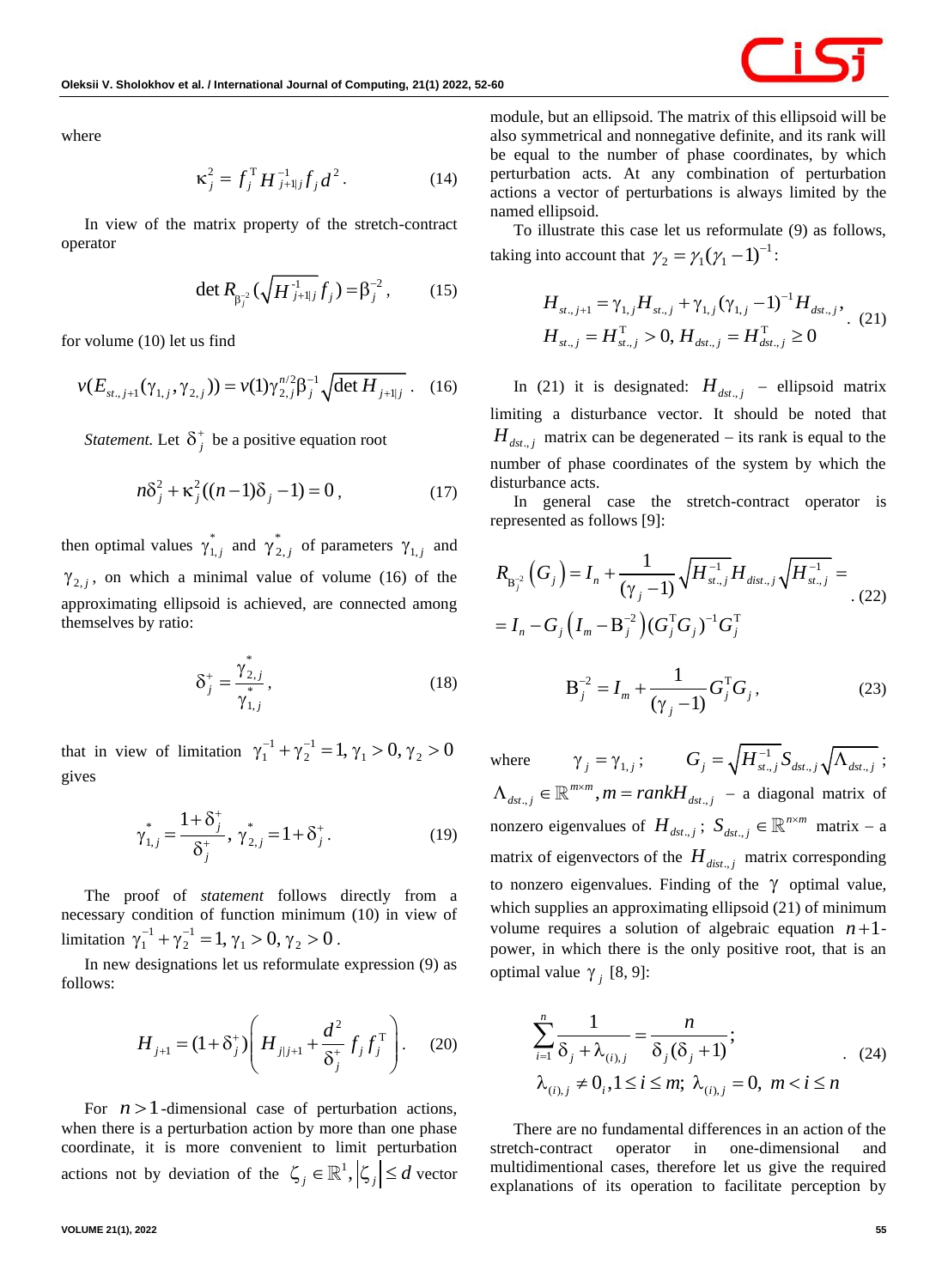using a one-dimensional case that is represented in Figs. 2 and 3.



Figure 2. Geometric representation of the space stretchcontract operator



Figure 3. Compress a circle into an ellipse.

In Fig. 2 axes  $x_{1,j}$ ,  $x_{2,j}$  are the principal axes of the ellipsoid  $E_{j+1|j}$ . The vector  $f_j$  determines the direction of the disturbing effect. From Fig. 1, it becomes clear that if the vector  $f_j$  coincides with the principal axes of the ellipsoid  $E_{j+1|j}$ , the deformation (stretch-contract) of the

approximating ellipsoid  $E_{st,j+1}$  before bringing it to its minimum volume will be carried out by the stretch-contract operator  $R\left(\sqrt{\frac{H^{-1}_{st,j+1}}{H^{-1}_{st,j}}}f_j\right) = R_j$  $_{+1,j}f_j$  =  $R_j$  in the direction of the axes  $x_{1,j}$ ,  $x_{2,j}$ , since the vector  $f_j$  in this case is an eigenvector of the operator  $R_j$  and, as can be seen from (11), (12), the approximating ellipsoid  $E_{st,j+1}$  has the same principal axes as  $E_{j+1|j}$ . However, due to the arbitrary direction of the disturbance vector  $f_j$  relative to the main axes of the ellipsoid  $E_{j+1|j}$ , the stretch-contract of the approximating ellipsoid for the minimum approximation of the Minkowski sum of the indicated two sets will not be carried out exactly either along the main axes of the ellipsoid  $E_{st, j+1|j}$  or in the direction of the vector  $f_j$ . The direction of the stretch-contract in the case of only one disturbing factor is determined from the analytical derivation (11), (12) as  $\sqrt{H_{st,j+1j}^{-1}f_j}$  $_{+1|j}f_j$ . From relation (13) it follows that  $\beta_j^{-2} > 1$ , and further  $0 < \beta_j < 1$ .

Consider an arbitrary vector  $\mathbf{x}_j$  belonging to the state space, in which the family of ellipsoids approximating the sum (8) is located. This vector can be decomposed into two orthogonal vectors:  $P_j \mathbf{x}_j$  lying on the axis  $\sqrt{H_{st,j+1j}^{-1}f_j}$ + and a vector  $(I - P_j)$ **x**<sub>j</sub> lying on the axis defined by the expression  $\mathbf{x}_{j}^{\mathrm{T}}\sqrt{H_{st,j+1j}^{-1}}f_{j}=0$  $\mathbf{x}_{j}^{\mathrm{T}}\sqrt{H_{\frac{s}{s,j+1}}^{-1}}f_j=0$ . Under the action of the operator  $R_j$ , the projection of the vector  $\mathbf{x}_j$  onto the axis  $H_{\scriptscriptstyle st.,j+1\vert j}^{-1}\!f_j$  $_{+1|j}f_j$  will decrease and amount to  $\beta_j R_j \mathbf{x}_j$ . The projection of the vector  $\mathbf{x}_j$  onto the orthogonal axis will not undergo any changes. Fig. 3 shows the deformation of a circle in the direction defined  $f_j$  in an ellipsoid. We can assume that there is a mapping of the circle from space *X* into space  $Y$ . In this case, as follows from expressions  $(9)$ , (11), the ellipsoid is scaled in such a way that the necessary condition  $E_{\scriptscriptstyle{st.,j+1|j}} + H_{\scriptscriptstyle{dst.,j}} \subset E_{\scriptscriptstyle{st.j+1}}$ and sufficient condition for the tangency of the sets  $E_{st,j+1|j} + H_{dst,j}$ and  $E_{st,j+1}$  are satisfied at the  $2n$  points [9], where is the dimension of the state space. For the multidimensional case, the expressions will be more complex, but their essence will not change.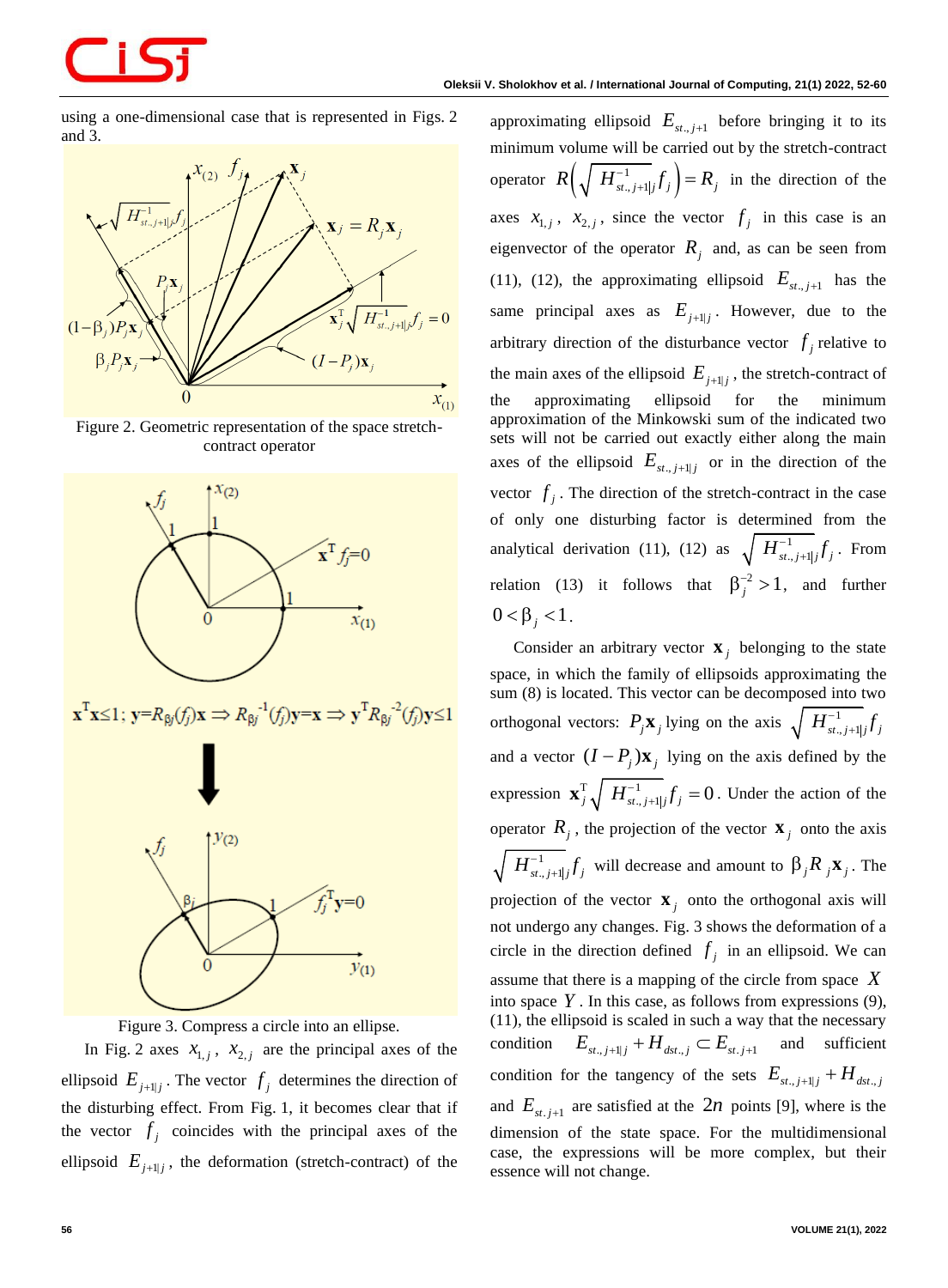#### **IV. NUMERICAL SIMULATION**

We carry out a numerical simulation of evolution of the approximating ellipsoid in MATLAB and compare the obtained parameters of the ellipsoid − the length of its semiaxes, with those of the ellipsoids optimal according to other criteria, namely, according to the sum of squares of its semiaxes [19], and according to the sum of the fourth powers of its semiaxes [20]. From a mathematical point of view, the main features of ellipsoidal approximation of the sum of two ellipsoids according to these criteria, including a minimum volume criterion, have been considered in [20]. We compare them in view of their use for estimation of uncertainty.

We use formulas  $(14)$ ,  $(17)$ , and  $(20)$  to calculate a minimum volume ellipsoid. To obtain an approximating ellipsoid with a minimum sum of squares of its semiaxes, we use formula [19]:

$$
\delta_j^+ = \sqrt{f_j^{\rm T} f_j d^2 (\text{trace} H_{st. j+1|j})^{-1}} \ . \tag{25}
$$

It should be noted that when the disturbing action has not an interval, but an ellipsoidal restriction, that is, it is set by an ellipsoid with the  $H_{dst,j}$  matrix, *trace* $H_{dist,j}$  is substituted in the expression (25) for  $f_j^T f_j d^2$ .

To obtain an approximating ellipsoid with the minimum sum of the fourth powers of its semiaxes, the only positive root of the cubic equation [20] should be found:

$$
D_j \delta_j^3 + B_j \delta_j^2 - B_j \delta_j - C_j = 0, \qquad (26)
$$

where:  $C_j = \text{trace} H_{dst,j}^2$ ,  $B_j = \text{trace}(H_{st,j+1|j}H_{dst,j})$ ,  $D_{j} = traceH_{st., j+1|j}^{2}$ .

Obtaining the approximating ellipsoids minimum by the stated criteria – volume, a sum of squares and a sum of fourth powers of the principal semiaxes, differs in computational complexity and requirements for summable ellipsoids. It is also obvious that the resulting approximating ellipsoids will be different. All of these features are considered below.

It is easy to notice that the simplest way from the computational point of view is to obtain an approximating ellipsoid with the minimum sum of squares of the principal semiaxes. With the increase in the dimension of summable ellipsoids, an expression (25) remains unchanged – only the number of summable components under the square root sign increases. In practical use, the expression (25) can be considered as independent of the dimension of summable ellipsoids.

It is more difficult to obtain an approximating ellipsoid with the minimum sum of fourth degrees of the principal semiaxes, as for this purpose it is necessary to find the roots of a cubic equation (26) and to search among them for the unique real positive root. However, computational

complexity of solving the equation (26) with the increase in the dimension of summable ellipsoids increases only due to the number of summable components for obtaining coefficients of the cubic equation, and in practical use it can be considered as independent of the state-space dimension.

Finding an approximating minimum volume ellipsoid, as follows from (24), depends on the dimension of summable ellipsoids [9], and in case when both summable ellipsoids have dimension 3 and higher, is the most complex. However, in the important special case (17), when one of the summable ellipsoids is degenerated into a segment, computational complexity of finding an approximating minimum volume ellipsoid takes an intermediate position between finding the minimum ellipsoids by methods (25) and (26), respectively.

One more property of the approximating minimum volume ellipsoid should be noted. If to expose two initial summable ellipsoids to nondegenerate transformation, i.e. to approximate by an ellipsoid minimum in volume, which is subjected to the inverse transformation, the resulting ellipsoid will coincide with the minimum volume ellipsoid for the case of non-transformed summable ellipsoids [1]. For the criteria according to (25) and (26), this does not take place except for the special case when the summable ellipsoids are similar.

As for the restrictions to summable ellipsoids, the general restriction for methods (24), (25), (26) is that none of the summable ellipsoids can be degenerate to a point [1], [11, 20]. Thus, if such a case can occur, a restriction shall be provided in the algorithm.

Only for the method (24) proposed in this paper there is a requirement of nondegeneracy of at least one of the ellipsoids. This follows from the expression (11), in which it is necessary to use an inverse matrix of one of the summable ellipsoids. For methods  $(25)$ ,  $(26)$ , there is no such a restriction as a trace of the nonnegatively definite matrix with at least one nonzero eigenvalue will be positive, and expressions (25), (26) will make sense.

Thus, for the special case considered in this paper, which is important for practice – approximation of the sum of an ellipsoid and a segment, there are no practical differences in computational complexity as compared to approximation methods (25), (26). It is easy to satisfy the requirement of nondegeneracy for one of the summable ellipsoids either as shown in [9], or by changing a zero eigenvalue of the matrix to a small value exceeding the accepted accuracy of calculations in the algorithm.

To compare the properties of approximating ellipsoids obtained by methods (17), (25), and (26), let us carry out numerical simulation.

Let  $H_{st,0|l} = \text{diag}[1.0, 1.0]$  be a diagonal matrix,  $f_j = [1.0; 0.0]^T$ ,  $d = 1.0$ .  $u_j = 0$ ,  $\forall j \in T_0$ . Next, we assume that  $A \equiv diag[1; 1]$ . Then  $H_{st, 2|1} \equiv H_{st, 1}$  and so on.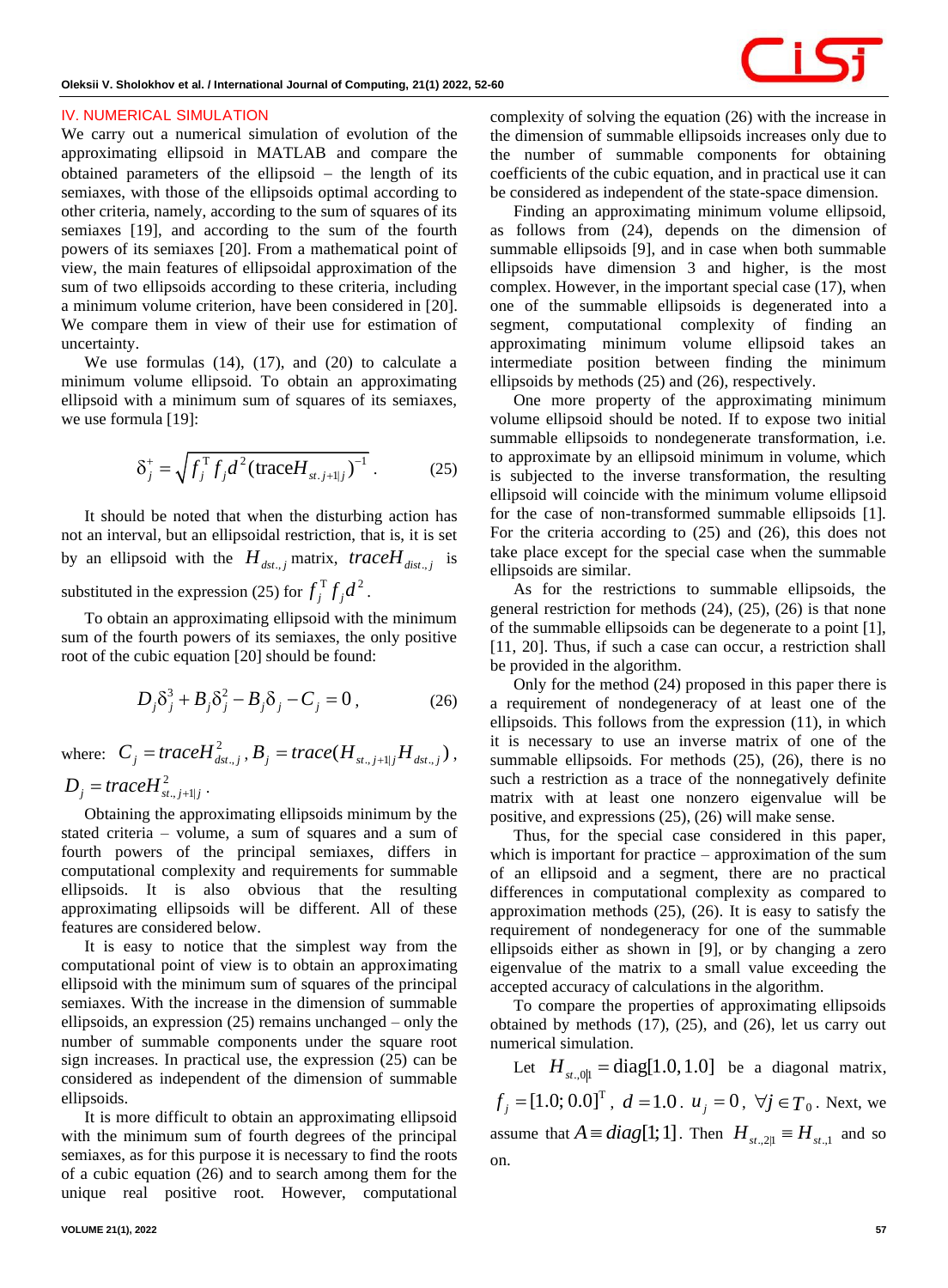Having performed calculations for ten steps, we summarize the obtained parameters − lengths of semiaxes of the ellipsoids minimal by their criterion − in tables 1 and 2.

### **Table 1. Lengths (in arbitrary units) of the semiaxes of the ellipsoids in the direction of the disturbance vector**

| Step:          | Volume<br>minimized<br>ellipsoid | Sum of semiaxes<br>squares minimized<br>ellipsoid | Sum of semiaxes fourth<br>powers minimized<br>ellipsoid |
|----------------|----------------------------------|---------------------------------------------------|---------------------------------------------------------|
|                | 2.1213                           | 2.0301                                            | 2.0087                                                  |
| $\overline{2}$ | 3.2112                           | 3.0402                                            | 3.0101                                                  |
| 3              | 4.2913                           | 4.0452                                            | 4.0540                                                  |
| $\overline{4}$ | 5.3665                           | 5.0483                                            | 5.0106                                                  |
| 5              | 6.4388                           | 6.0503                                            | 6.0107                                                  |
| 6              | 7.5092                           | 7.0518                                            | 7.0107                                                  |
| 7              | 8.5781                           | 8.0529                                            | 8.0107                                                  |
| 8              | 9.6461                           | 9.0538                                            | 9.0107                                                  |
| 9              | 10.7132                          | 10.0544                                           | 10.0107                                                 |
| 10             | 11.7797                          | 11.0550                                           | 11.0107                                                 |

# **Table 2. Lengths (in arbitrary units) of the semiaxes of the ellipsoids in the perpendicular direction to the disturbance vector**

| Step:          | Volume<br>minimized<br>ellipsoid | Sum of semiaxes<br>squares minimized<br>ellipsoid | Sum of semiaxes fourth<br>powers minimized<br>ellipsoid |
|----------------|----------------------------------|---------------------------------------------------|---------------------------------------------------------|
|                | 1.2247                           | 1.3066                                            | 1.3526                                                  |
| $\overline{c}$ | 1.3869                           | 1.5538                                            | 1.6385                                                  |
| 3              | 1.5176                           | 1.7667                                            | 1.9848                                                  |
| 4              | 1.6287                           | 1.3066                                            | 2.1016                                                  |
| 5              | 1.7262                           | 1.5538                                            | 2.2994                                                  |
| 6              | 1.8137                           | 1.7667                                            | 2.4817                                                  |
| 7              | 1.8934                           | 1.9566                                            | 2.6517                                                  |
| 8              | 1.9669                           | 2.1297                                            | 2.8115                                                  |
| 9              | 2.0352                           | 2.2897                                            | 2.9628                                                  |
| 10             | 2.0992                           | 2.4392                                            | 3.1068                                                  |

To make the analysis of simulation results convenient, we present the graphs of lengths of the semiaxes for each ellipsoid for all steps.







Figure. 5. Lengths (in arbitrary units by vertical axis) of the semiaxes of the ellipsoids depending on the step (by horizontal axis) in the perpendicular direction to the disturbance vector (see table 2).

In Figs. 4 and 5 the triangular marker indicates the graphs of lengths of the semiaxes of the approximating ellipsoid with a minimum volume; the pentagram indicates the graphs of lengths of the semiaxes of the approximating ellipsoid with a minimum sum of squares of its semiaxes; the simple unmarked line indicates the graphs of lengths of the semiaxes of the approximating ellipsoid with the minimum sum of the fourth powers of its semiaxes.

#### **V. DISCUSSION**

Now we analyze the results from the tables and graphs. First, we remember the assumed conditions for evolution of the approximating ellipsoid: the initial ellipsoid is a fulldimensional ball (to simplify the simulation, a plane case is taken – a circle); the disturbing action has a constant direction; dynamics of the system is that the ellipsoid is not subject to any transformations from the system itself. Then the  $H_{st,j}$  matrix for any  $j$  remains diagonal, which will facilitate the analysis of impact on the approximating ellipsoid of a value and direction of the disturbance action.

It could be seen from Table 1 that the semiaxis of the minimum volume ellipsoid is the biggest in the direction of the disturbance vector in comparison with the semiaxes of ellipsoids optimal according to other criteria. It is analytically obvious and can be shown as follows. It appears for  $\kappa_j^2$  from the expression (14) that in case of increase in one of the eigenvalues (a square of the semiaxis, in the direction of which the disturbance vector acts) of the  $H_{st,j+1|j}$  matrix the  $\kappa_j^2$  value decreases. Further considering the equation (17) we can see that with decreasing the  $\kappa_j^2$  value the  $\delta_j^*$  $\delta^+$ , value will also decrease. In its turn, as is seen from expression (20), it will lead to the increased contribution of the disturbing action to one of the eigenvalues of the  $H_{st,j}$  matrix – a square of the semiaxis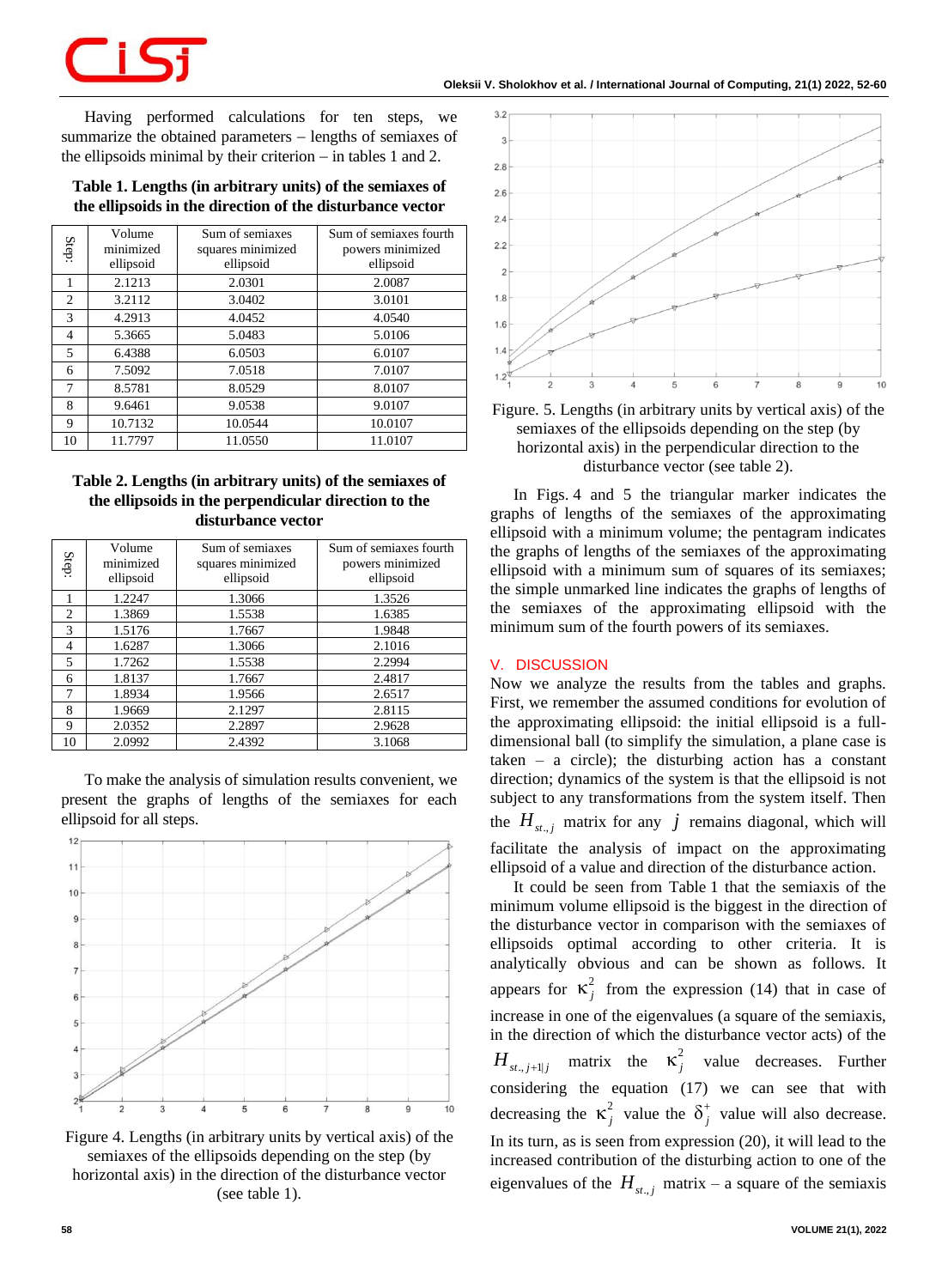of the ellipsoid, along which the mentioned disturbing action acts. The approximating ellipsoid will stretch in the direction of the disturbance action, respectively. As a volume of the ellipsoid is directly proportional to a determinant of the matrix that determines it, that is, to the product of its eigenvalues, it becomes obvious that all other semiaxes of the ellipsoid should be as small as possible. More details on properties of a volume of the multidimensional ellipsoid can be found in [16-18].

This is not the case with minimization of the sum of eigenvalues of the matrix of the approximating ellipsoid (squares of its semiaxes) raised to any positive power. In case when the sum of ellipsoids for some reason, for example, due to degeneration of the initial state ellipsoid into a segment and coincidence of directions of this segment and the disturbance vector, also represents a segment, the approximating ellipsoid will be a fulldimensional (nonsingular) ball. However, in case of approximation of the sum of two full-dimensional ellipsoids by Minkowski, the approximating ellipsoid optimal according to a criterion of the minimum sum of powers of its semiaxes will be close to a minimum volume ellipsoid by the lengths of its semiaxes.

### **VI. ANALYSIS OF SIMULATION RESULTS**

The stretch-contract operator contributes a lot to solving problems of approximation of convex sets. For example, if there is an insignificant divergence between the directions of the biggest semiaxis of the initial ellipsoid and the biggest external influence (the biggest dimension of the second convex set in the Minkowski sum), then, as is shown in this paper, the approximating minimum volume ellipsoid will also have the biggest semiaxis in the close direction. This analysis enables to make a decision on the use of an ellipsoid minimum right by volume for approximation of a convex set. In case when the direction of the external disturbance vector is close to orthogonal to the direction of the biggest semiaxis of the initial ellipsoid, then, according to Minkowski, the sum of certain positive power of semiaxes of the approximating ellipsoid can be taken as a criterion for approximation of the sum.

It would seem that in the latter case it is much more advantageous to use minimization of the sum of powers of semiaxes of the approximating ellipsoid as even a degenerated case – the sum of two segments having different directions, can be approximated. There are more complex calculations for minimization of the sum of fourth powers of the approximating ellipsoid as compared to minimization of the volume − finding the unique positive root of a cubic equation – only if  $n = 2$  for one set and  $n=1$  for the second set. When dimension of each summable set is  $n \geq 2$ , in order to obtain the minimum volume ellipsoid, it is necessary to find roots of the algebraic equation of power "four" and larger. However, when it comes to guaranteed estimation, the situation is different. For guaranteed estimation, it is often preferable to

have some 'reassurance' in the direction of the disturbance action. This is especially pressing in case of increase in the disturbance value without being timely detected by an external observer, or when it comes to human safety. However, the directions in which the disturbance does not act can be estimated without 'reassurance'. This is the case when the volume of the ellipsoidal estimate is minimized (see table 2 and figure 5). This will enable to avoid reassurance in secondary directions of, for example, object movement, or in the secondary control channels, especially when the system state is simultaneously estimated by different types of canonical convex sets [21, 22].

Degeneracy can be eliminated by adding small values of zero eigenvalues to the ellipsoid matrix.

This paper seems to be much easier for understanding the fact of the matter than the paper [24], although in no way this paper substitutes or even supplements it.

#### **VII. CONCLUSIONS**

The above results were obtained by using three sections of analysis: convex, mathematical and matrix, and were further demonstrated by simulation.

The geometric and matrix interpretation of the stretchcontract operator enables with the accuracy sufficient for practice to estimate the uncertainty relations for different parameters or state variables of a certain process or a moving object. Based on this assessment, it is quite easy to select the design parameters of the process under estimation or object to meet the specified requirements. It also gives instructions for the use of approximating ellipsoids obtained according to different criteria.

The limitations on the scope of this paper do not enable to give a sound example of the application of the approximation method proposed in the paper, so let's restrict ourselves to an overview.

The comparative characteristics of various types of canonical sets used to approximate uncertainty have been given in [23]. There are also practical examples. For instance, the interaction between a robot and a person – when it is necessary to calculate a safe zone in which the robot manipulator can move. Autonomous car movement on the road – there is a great responsibility for the safety of both passengers and other vehicles on the road.

Referring to the handbook [11], it is easy to notice similar problems in calculation of safe maneuvering of ships and aircrafts in the area of busy water or air traffic, respectively. In these cases, the main uncertainty appears along the motion vector, and an ellipsoidal estimate, which considers uncertainty by both main phase coordinate and secondary phase coordinates, is required.

The developed method can also be applied to the nonlinear problems after some minor changes [25, 26].

In the future, the author intends to devote a paper to a specific application of the method proposed herein for calculation of safety zones of moving objects, with the analysis of safety zone dynamics.